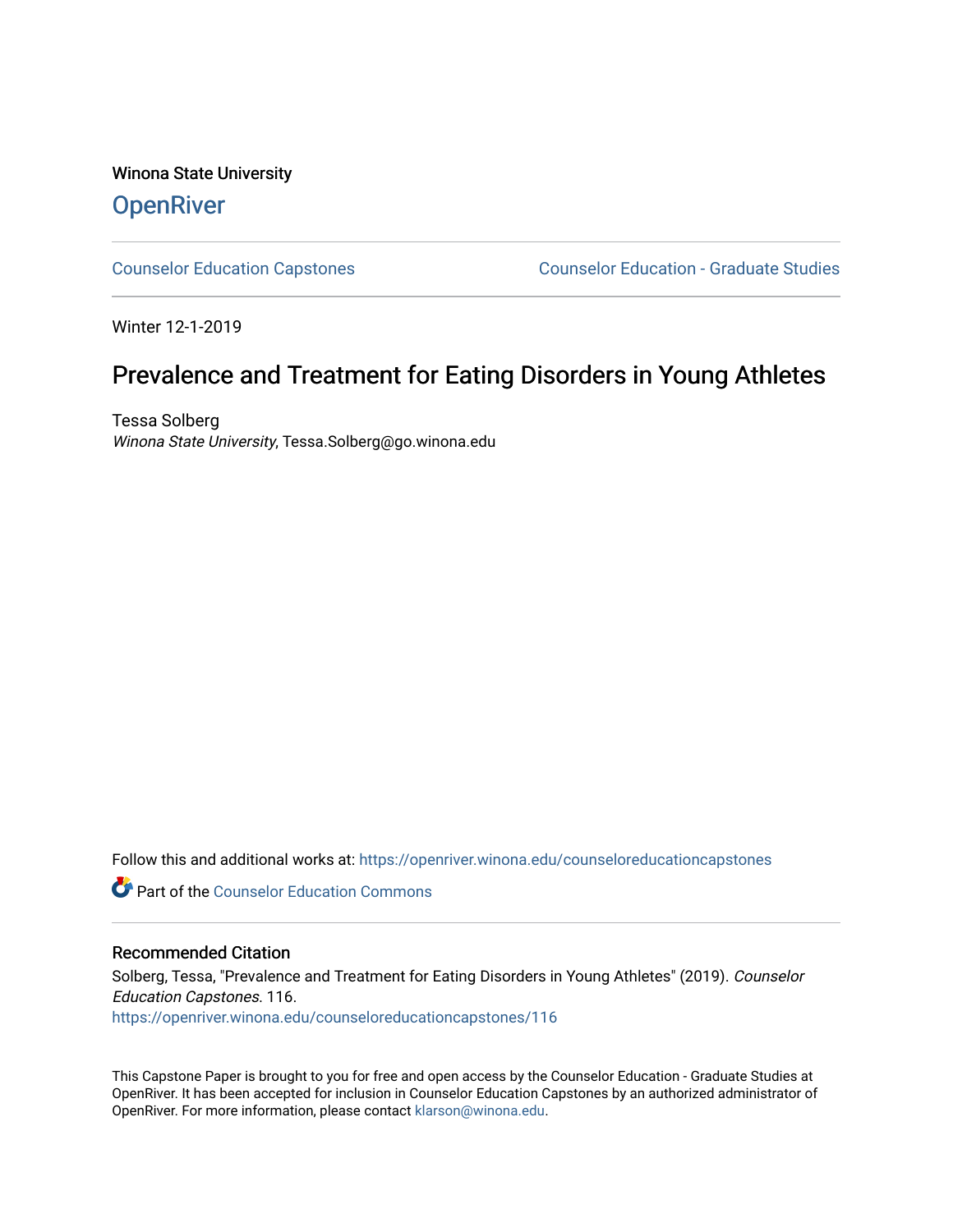Prevalence and Treatment for Eating Disorders in Young Athletes

Tessa Solberg

A Capstone Project submitted in partial fulfillment of the

requirements for the Master of Science Degree in

Counselor Education at

Winona State University

Fall 2019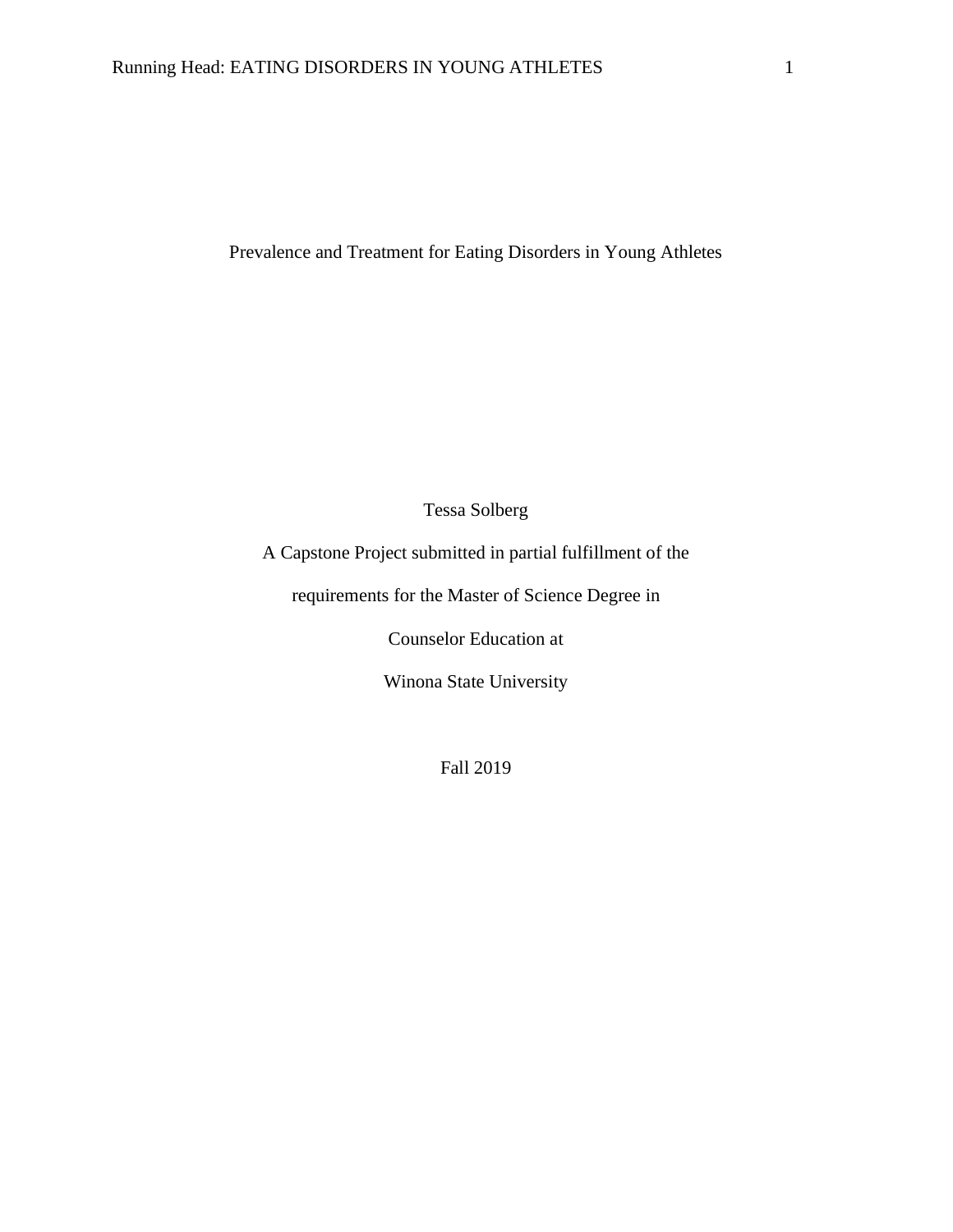Winona State University

College of Education

Counselor Education Department

CERTIFICATE OF APPROVAL

\_\_\_\_\_\_\_\_\_\_\_\_\_\_\_\_\_\_\_\_\_\_\_\_\_\_

# CAPSTONE PROJECT

\_\_\_\_\_\_\_\_\_\_\_\_\_\_\_\_\_\_\_

# **Prevalence and Treatment for Eating Disorders in Young Athletes**

This is to certify that the Capstone Project of

Tessa Solberg

Has been approved by the faculty advisor and the CE 695 – Capstone Project

Course Instructor in partial fulfillment of the requirements for the

Master of Science Degree in

Counselor Education

Capstone Project Supervisor:

Anguinitta V. Calhoun

Anquinetta V. Calhoun, Ph.D.

Approval Date: 12 December 2012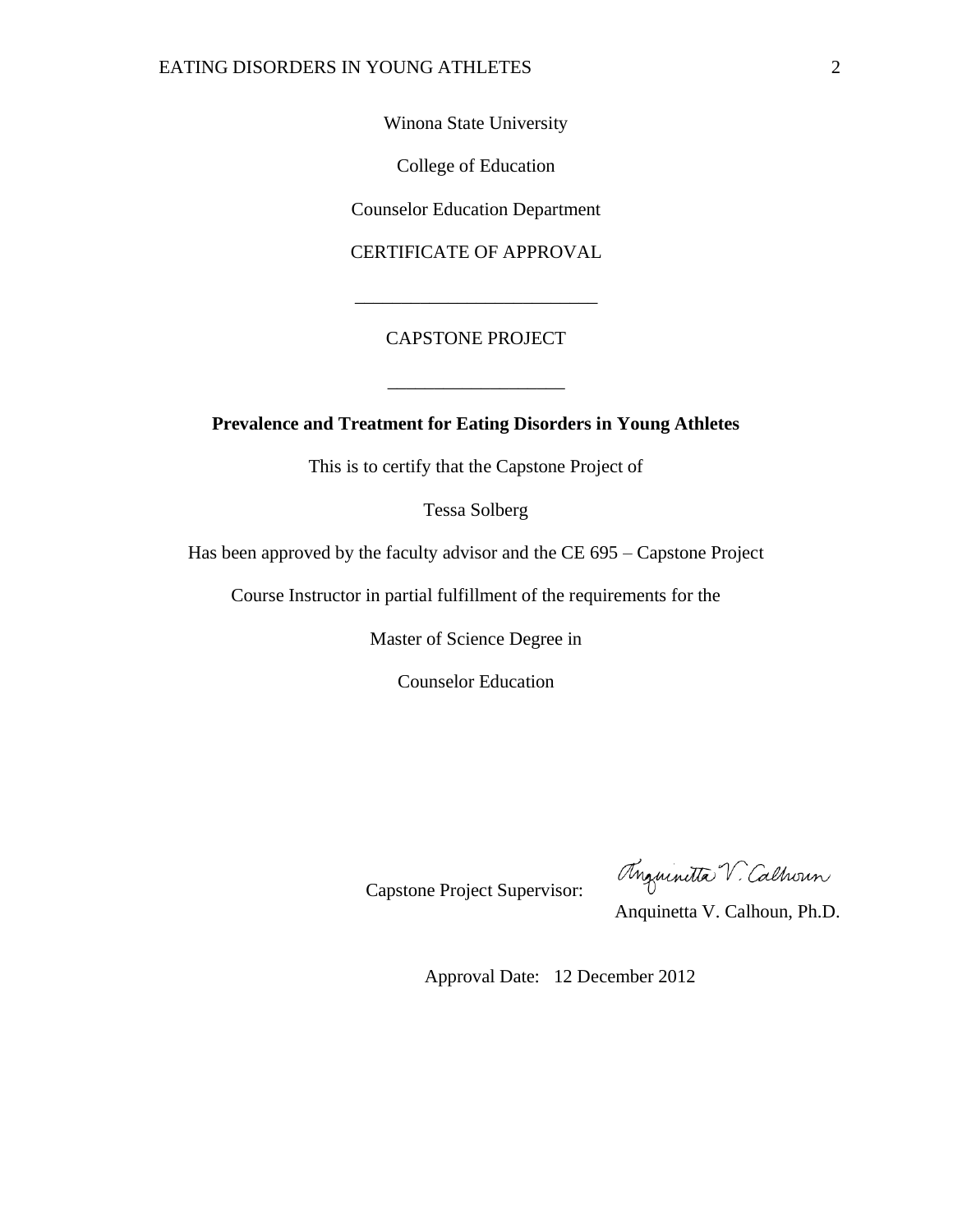# Abstract

Eating disorders can be tricky disorders to detect, discuss, and treat. Often based in insecurity, individuals struggling with these disorders may already be trying to disappear. Wellknown and keenly felt pressures to look a certain way within society combined with expectations to perform at a certain level and to look as an athlete is *supposed* to look can result in a high-risk situation for many adolescents. With these pressures looming, eating disorders may be justified to reach misguided goals. This is obviously problematic because eating disorders have one of the highest morality rates among mental health issues. Research on the prevalence of young athletes exhibiting disordered eating and the steps for treatment has been reviewed in hopes of building knowledge to use while supporting individuals within the counseling field. The rate of disordered eating, risks, causes of such disorders, and potential treatment options are the main focus. Research on the prevalence of eating disorders among adolescent athletes and possible treatment options are reviewed. Additionally, limitations of the literature are discussed, including the oversaturation of research regarding young females with eating disorders and prevalence over treatment focused literature.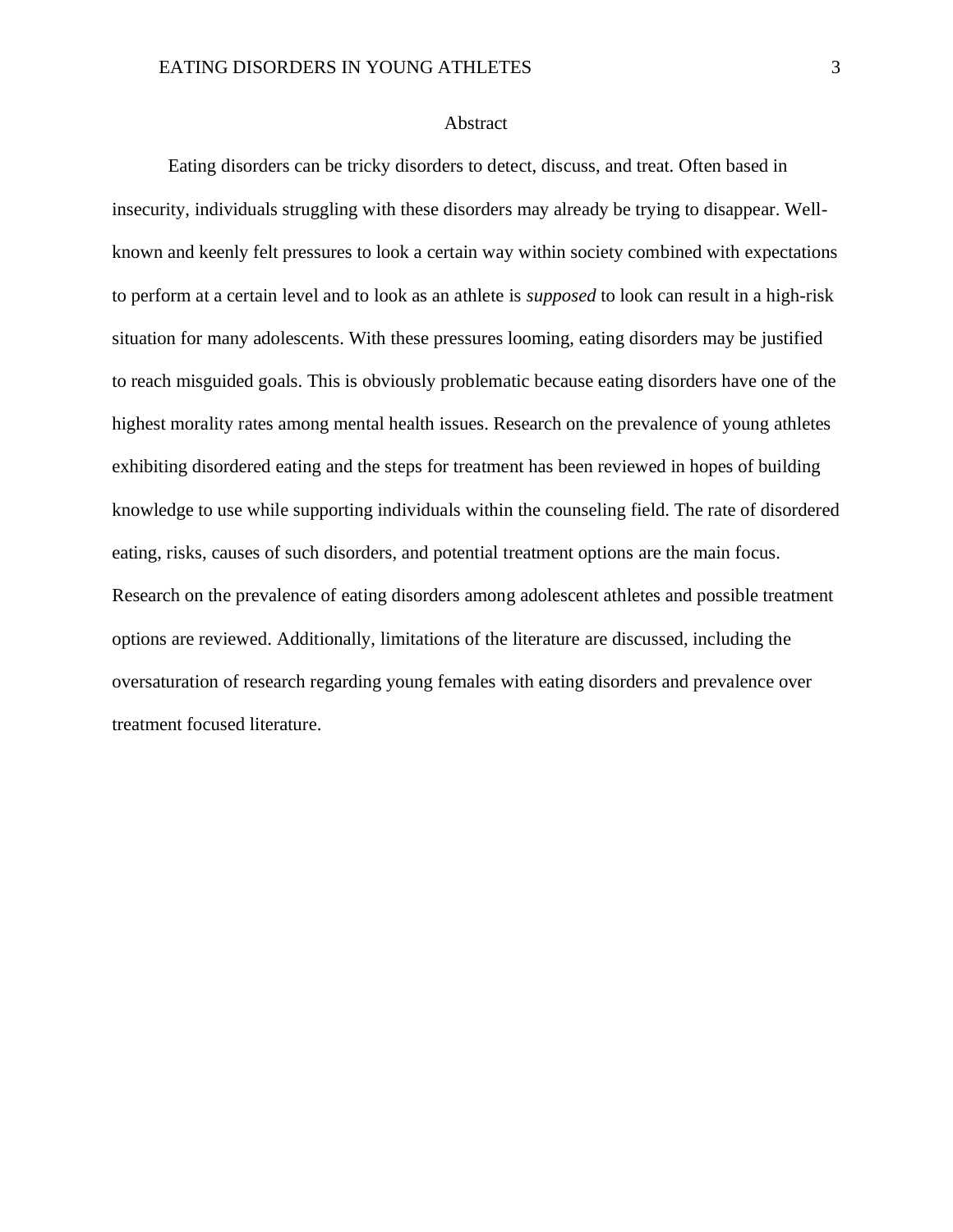# Contents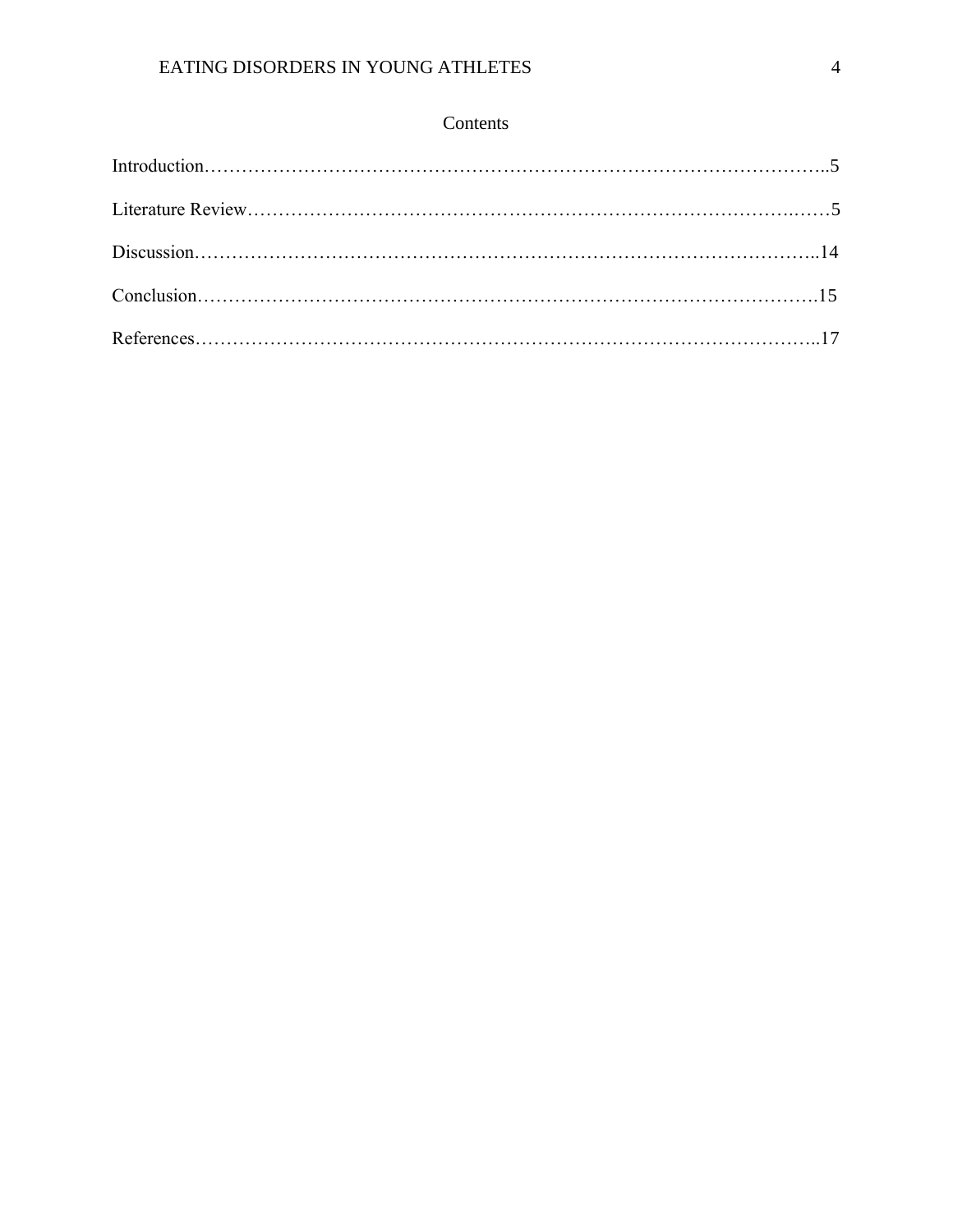# **Eating Disorders in Young Athletes**

## **Introduction**

Eating disorders can arise for many different reasons, each individual affected has their own story. One of the most known motivators for the development of eating disorders is societal pressure to look a certain way. These pressures to look lean and thin can overtake many. Beyond guidelines of what a body *should* look like, there are strong expectations of leanness and what society perceives as health in athletes. This pressure seeps into the self-esteem, behaviors, and attitudes of young athletes across society, gender, and sport.

Treatment of eating disorders can be intimidating for many. Often times those struggling with disordered eating are in denial themselves; and therefore, keep it hidden from others. They see negative weight management behaviors as necessary means that justifies the end result. This determination, denial, and lack of motivation to change hides the disorders and can make it difficult for loved ones to approach the topic. Even with these barriers it is important to remember that eating disorders have a high mortality rate and they must not be ignored. In high risk populations such as young athletes it is vital to gain the knowledge and confidence necessary to help those who develop disordered eating, to better understand the prevalence of disordered eating in young athletes, and know steps that can be taken to treat or create interventions for these young athletes.

# **Literature Review**

#### **Eating Disorders in Young Athletes**

It is important to first define what disordered eating is. According to Sue, Sue, Sue, and Sue (2016) disordered eating is showing unhealthy strategies, behaviors, or attitudes towards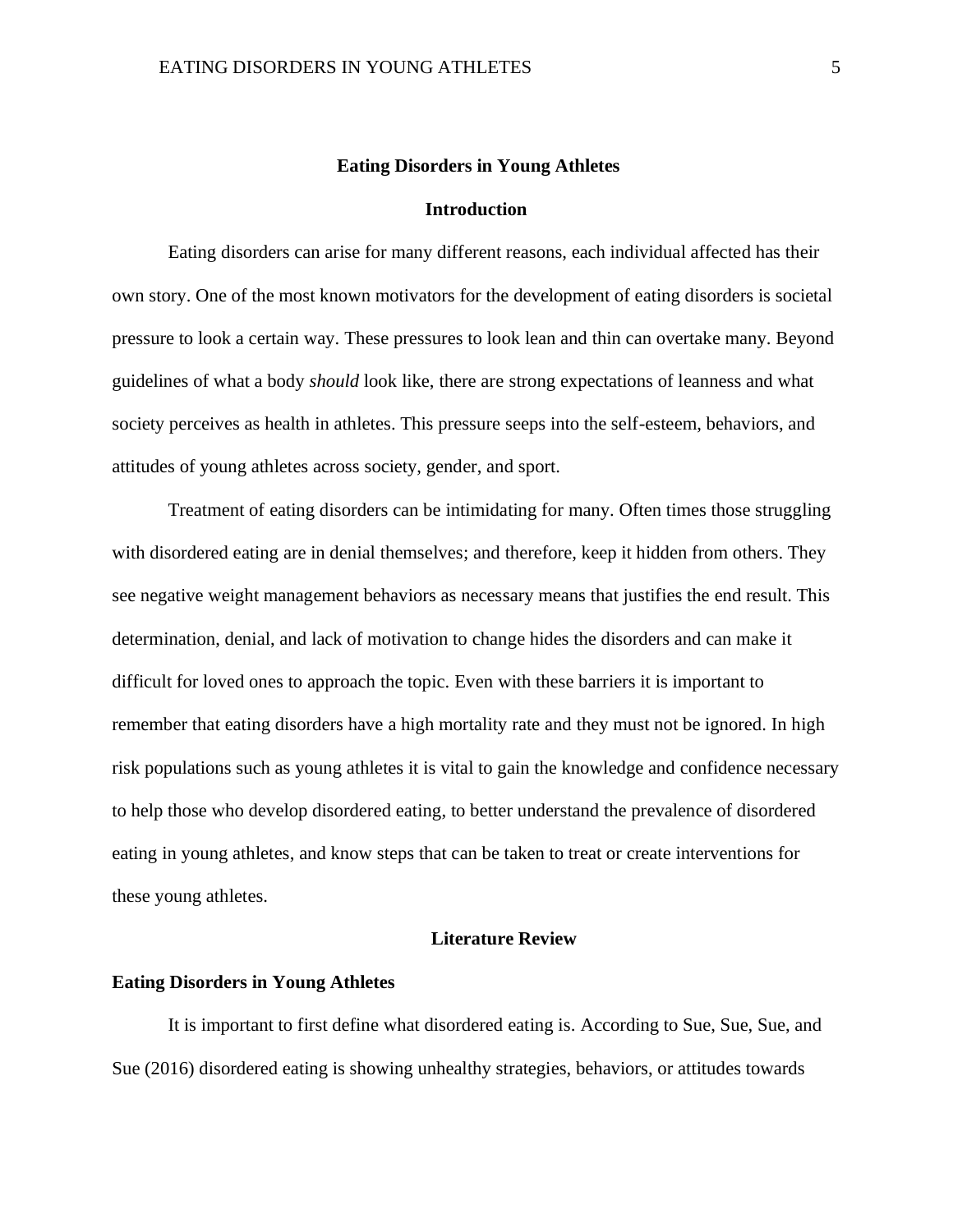food intake or weight control that can lead to the development of symptoms of eating disorders. Sue et al. (2016) go on to explain the multiple types of eating disorders such as *anorexia nervosa*, *bulimia nervosa*, *binge-eating disorder*, and *eating disorder not otherwise specified*. These disorders present a range of symptoms, varying from restrictive calorie intake, body image distortion, intense fear of changes in weight or appearance, use of vomiting or excessive exercise to control weight, and more according to Sue et al. (2016). Unchecked and untreated disordered eating can lead to the official diagnosis of any one of the aforementioned eating disorders. Unchecked and untreated eating disorders have a high mortality rate (Insel, 2012). As is true with most disorders, these symptoms can present in any individual and young athletes are not immune. In fact, young athletes present as a high-risk population. According to Laramée, et al. (2017), up to 22% or about one in five female high school athletes have intention to use restrictive eating strategies. This number was found by Laramée, et al. (2017) using the Theory of Planned Behavior (TPB) framework. The pressures these athletes feel is a result from being a part of what the researchers refer to as aesthetic sports, or sports that emphasize appearance as well as performance, with examples in various research being gymnastics, swimming, cheerleading, running, among a few others (Laramée, et al., 2017). This combined expectation is what creates an environment conducive to relying on unhealthy weight control habits.

Often times, self-esteem levels can be correlated with disordered eating. In a study done by Ferrand, Magnan, and Philippe (2005) it was found that when comparing a group of elite female synchronized swimmers, a group of non-aesthetic sport athletes, described as sports that do not put an emphasis on leanness to enhance performance, and a group of non-athletes, the swimmers "reported greater negative feelings about their appearance" and "low perceptions of how others evaluate<sup>[d]</sup> their physical appearance" (p. 882). This phenomenon could easily add to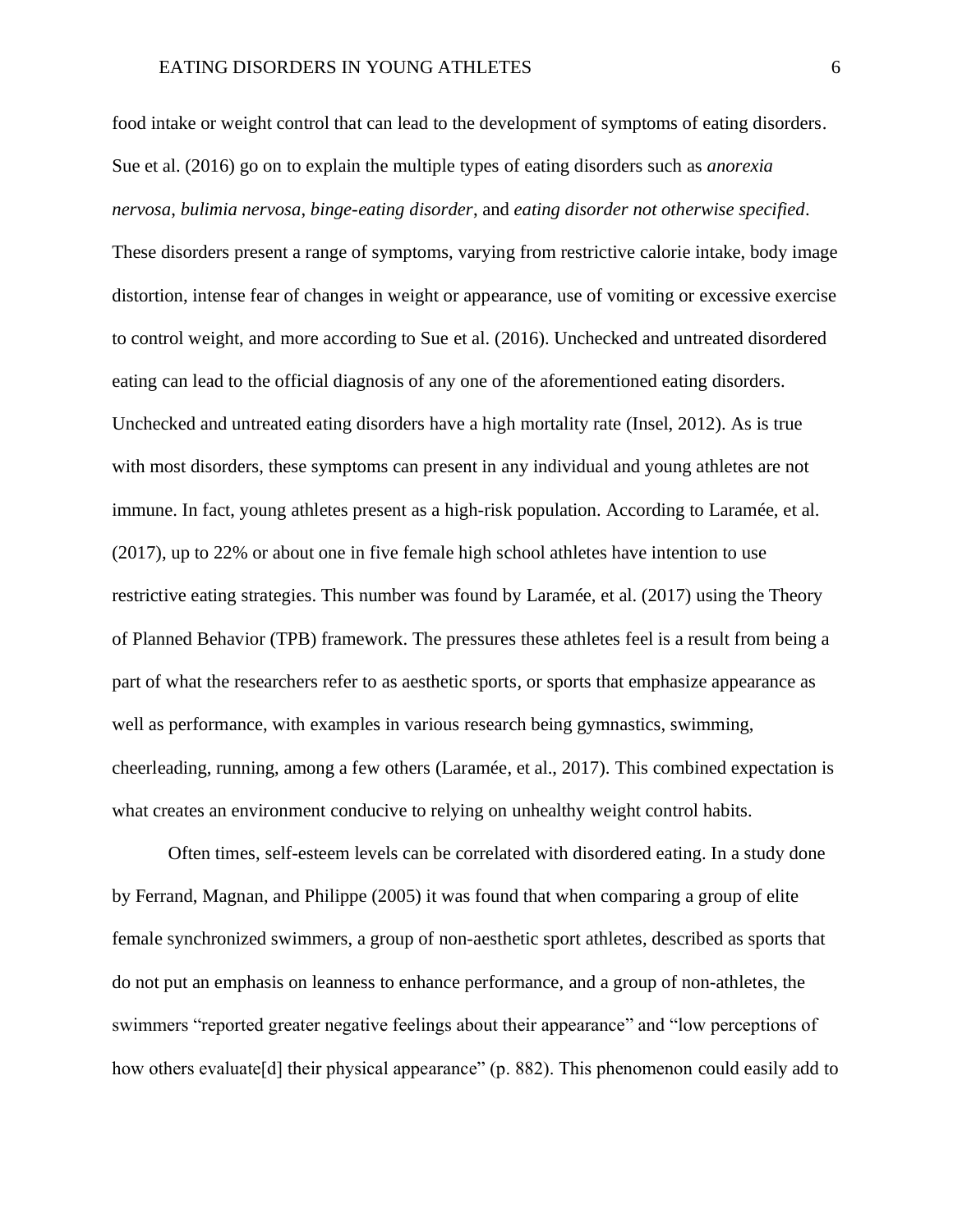the pressures of being lean and result in disordered eating. Though there are multiple motivations behind the development of eating disorders, low self-esteem a common motivator (Ferrand et al., 2005). As suggested by Ferrand et al. (2005) the non-athletes and non-aesthetic sport athletes have less pressure to view themselves a certain way. This could result in a lower risk of low selfesteem. The combination of high athletic performance and appearing thin at the same time is a high-risk situation in terms of self-esteem and this in turn could result in a high-risk situation for developing disordered eating (Ferrand et al., 2005).

Although there is a focus on young women athletes in much of the athletic eating disorder research, it is not the only gender that can be affected. Young men athletes that also participate in high risk sports are not immune to disordered eating. As found by Wadas and DeBeliso (2014), "disordered eating among male athletes may be more of an issue than previously thought" (p. 1). Within their research of 68 male cross-country runners who all completed the EAT-26, EMI-2, and the ATHLETE questionnaires, three runners were at risk of having eating disorders with nine more meeting the cut off for at risk disordered eating behaviors (Wadas & DeBeliso, 2014). These two groups of participates combined made up 17.6% of the study's population (Wadas & DeBeliso, 2014). Wadas and DeBeliso (2014) are not the only researchers who have found signs of disordered eating in male athletes and running is not the only sport that harbors these unhealthy symptoms. Wrestling is well known for having a weight class structure that separates athletes and matches based on their weight (Rose, 2018). For instance, an athlete weighing 150 pounds would not be in the same weight class as an athlete weighing 250 pounds (Rose, 2018). It is also well known that this is a male dominated sport and therefore is another area that needs to be considered when looking for young male athletes developing disordered eating (Gough, 2019). According to a research review done by Know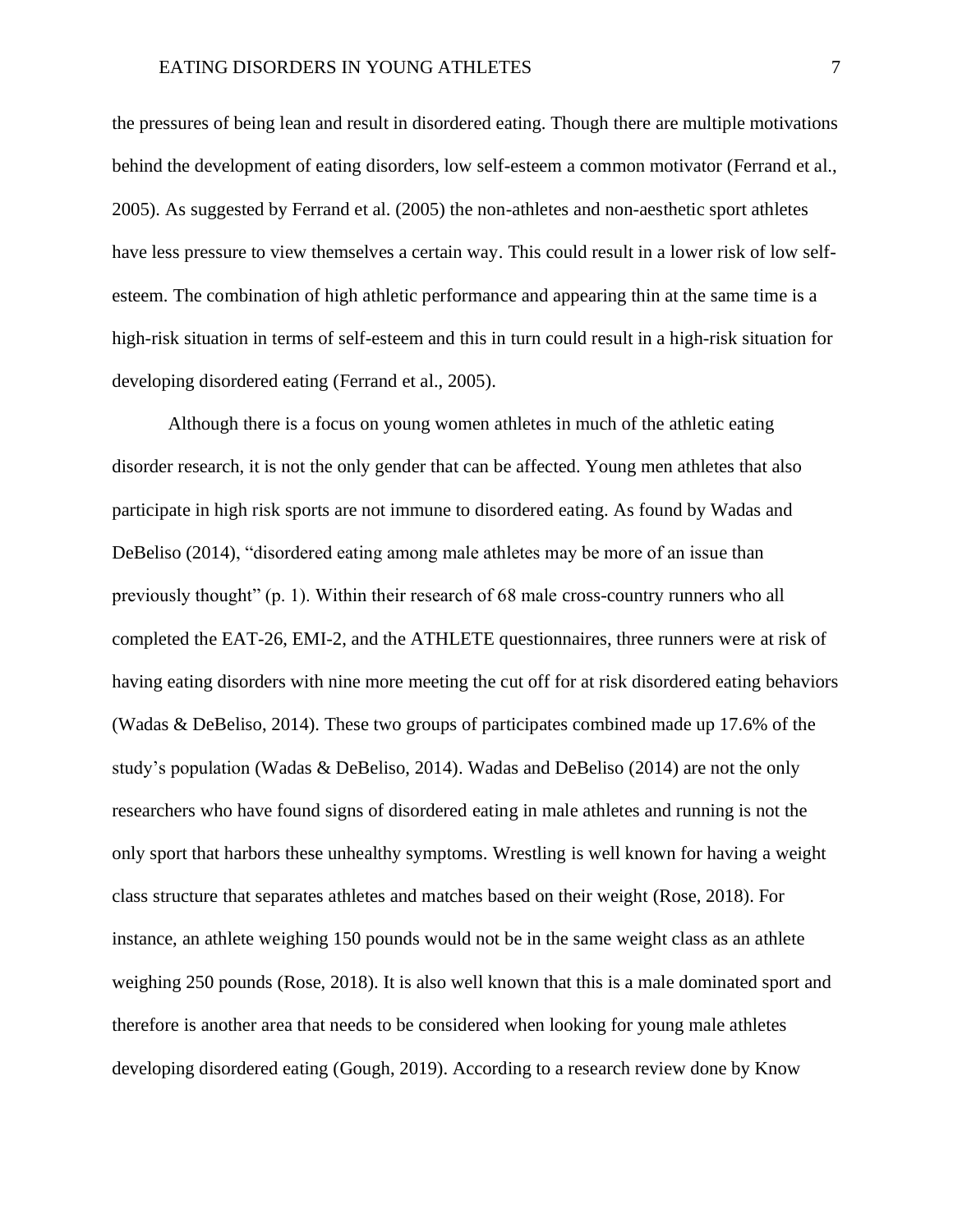(2017), wrestlers being evaluated on weekly weight fluctuations "lost on average 4kg or 8.8lbs a week" (p. 1) with the most popular weight control methods identified as "increase exercise, food restriction, gradual dieting, and heated wrestling rooms" (p. 1). These behaviors are unhealthy ways to control weight and promote athletic performance and participation in these techniques raise the concern that these young, male athletes could be at risk of developing eating disorders (Know, 2017).

An important thing to consider while discussing male disordered eating is the validity of eating disorder measures for this specific population. Often disordered eating in males presents itself differently than how it is typically seen in females (Martinsen & Sundgot-Borgen, 2013). This is because their motivations can sometimes be different. As found by Martinsen and Sundgot-Borgen (2013) current eating disordered measures may not be able to accurately "differentiate between male athletes who are dissatisfied with their body because they want to be more muscular, athletes who are dissatisfied because of the extra fat, or those with ED" (p. 1195). Disordering eating can have multiple motivations, not just being slim and lean as just stated by Martinsen and Sundgot-Borgen (2013) regarding possible male motivations. Regardless of if an individual has concerns over being slim or not being muscular enough, not properly taking care of physical health can obviously be dangerous. Both of these types of concerns are seen in at risk athletes and should be considered even when established eating disorder measures may overlook less traditional or known representations of disordered eating.

## **Treatments and Interventions for Eating Disorders in Young Athletes**

One avenue that can be utilized when it comes to the identification and treatment of youth athletes with disordered eating is coaching staff. Coaches have the opportunity to closely track performance and often times biometrics of their athletes (Plateau, McDemermott, Arcelus,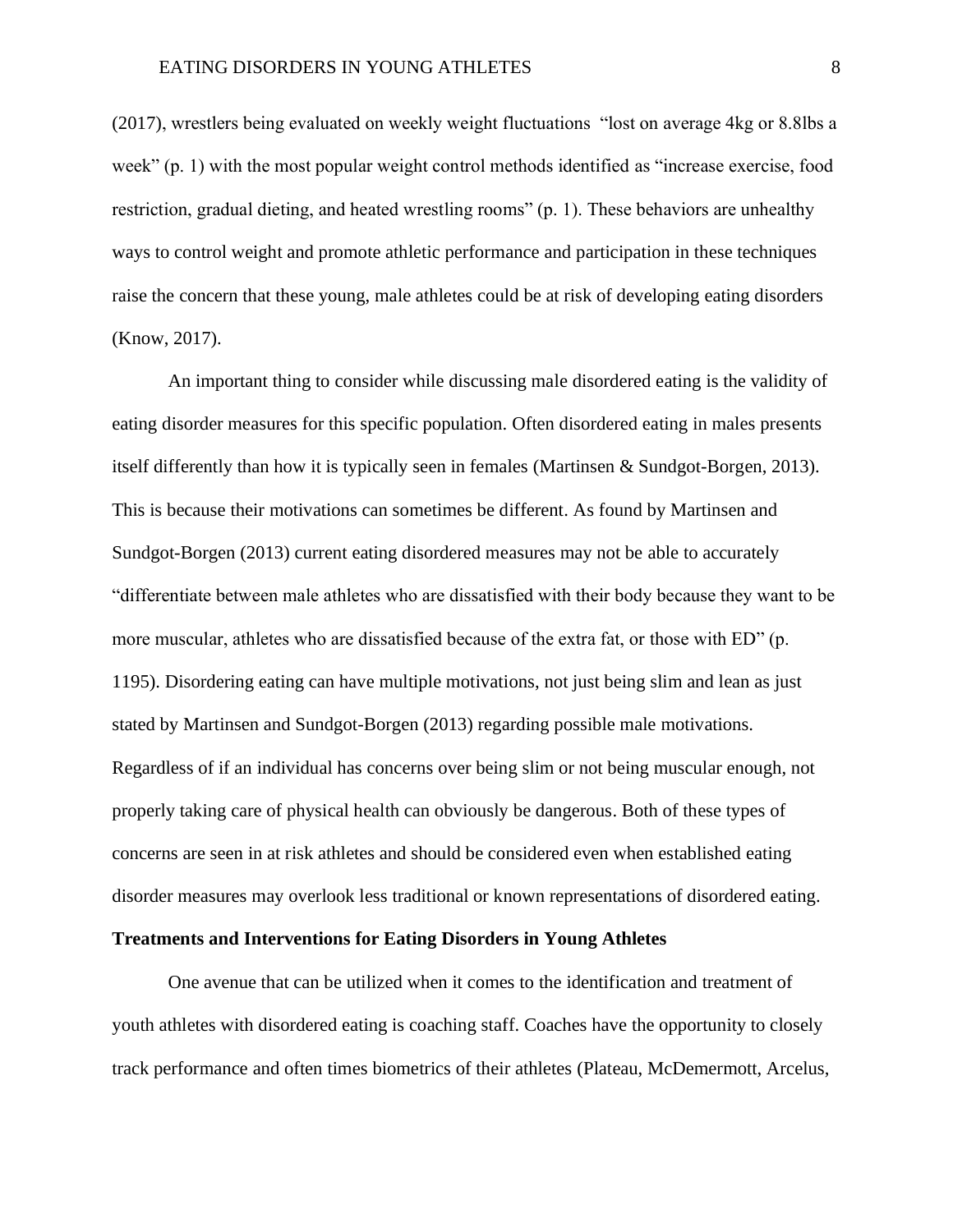& Meyer, 2014). This, along with the bond that often forms between coach and athlete, provides a unique opportunity (Plateau et al., 2014). Plateau et al. (2014) go as far to state that "[c]oaches have an important role in identifying disordered eating behaviors and attitudes among their athletes...which may be critical in preventing the onset of a clinical eating disorder" (p. 722). Plateau et al. (2014) continue on saying that coaches can intentionally look for physical indicators, eating attitudes and behaviors, social cues, and various performance indicators. Specific examples could include drastic changes in weight, avoiding situations where the student would have to eat in front of others or talk about eating habits, or a strong focus on biometric measurements such as body fat percentage, muscle mass, or body measurements (Plateau et al., 2014). Coaches have access to all of these factors as part of their job description (Plateau et al., 2014). Furthermore, it is vital that the identification of disordered eating is a high priority as it can prevent reaching an official eating disorder diagnosis or more quickly provide treatment options for those athletes who have already reached a more severe stage of development (Plateau et al., 2014). When discussing the coaches' role concerning athletes with disordered eating it is important to consider how their sport motivates the unhealthy mindset (Plateau et al., 2014). Pressures to perform, evaluation of appearance, and access to extreme strategies in terms of nutrition and physical activities all feed into the reasons behind developing disordered eating (Plateau et al., 2014). Having an ally, such as a coach, working on the inside so to speak can be a valuable asset (Plateau et al., 2014). Some pressures, even if it is an inaccurate perception, could come from fear of a coach's opinion (Plateau et al., 2014). If coaches commit to not only identifying possible disordered eating, but also was open about their support of healthy strategies over disorder strategies, a huge effect could be seen in this high-risk population (Plateau et al., 2014).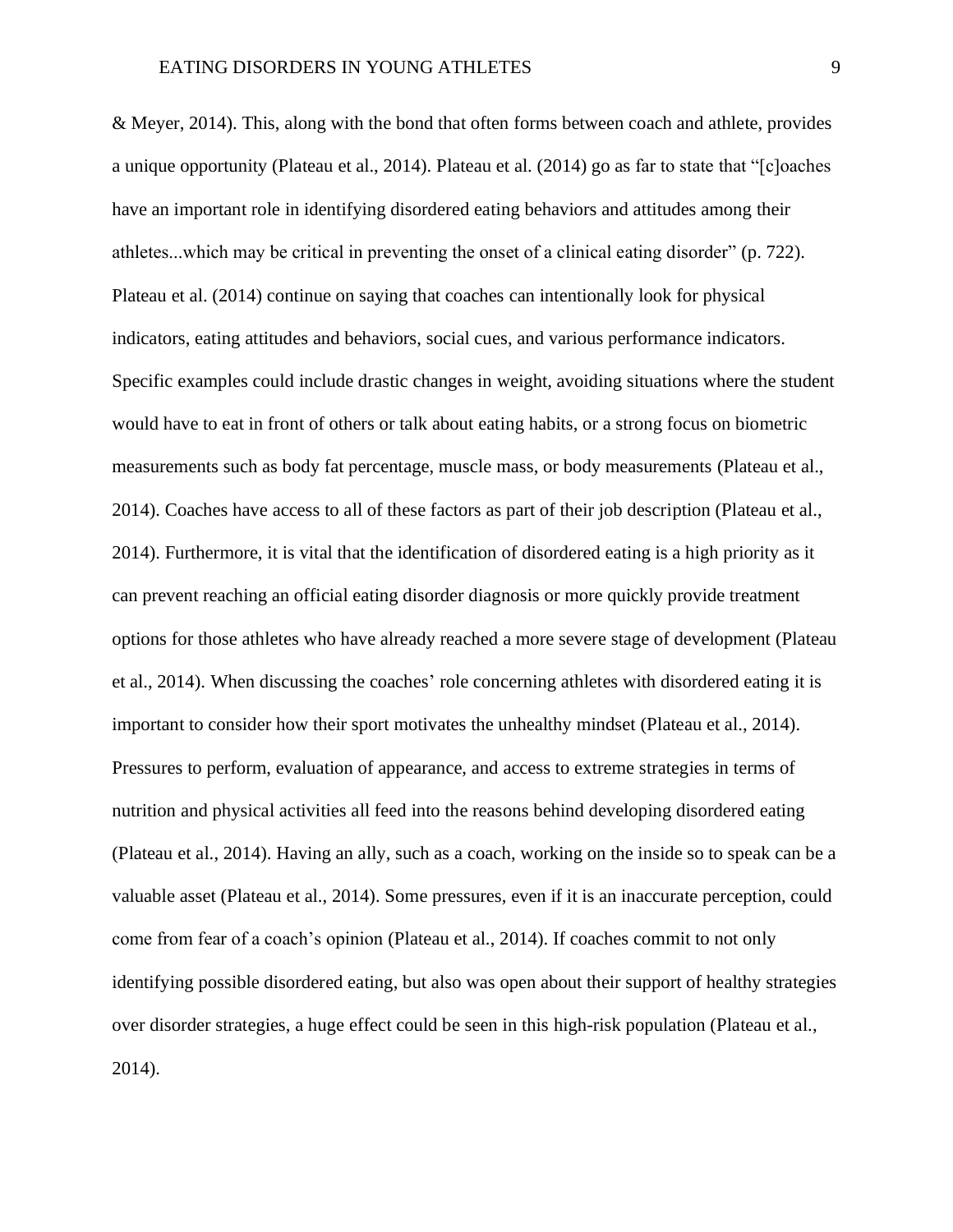Another factor that could be extremely beneficial in terms of treating eating disorders is levels of motivation. Unfortunately, many individuals see their disordered eating as useful or necessary (Clausen, Lübeck, & Jones, 2013). Particularly in the case of athletes with eating disorders, their unhealthy, disordered eating strategies could be a part of their performance plan, meaning they may be unwilling to give them up or see no need (Clausen et al., 2013). This is why the motivation to change is a crucial step in treatment options (Clausen et al. 2013). conducted a systematic review looking into this concept. The researchers looked into pretreatment procedures involving levels of motivation to change and if they affected the posttreatment results (Clausen et al., 2013). Clausen et al. (2013) found that "when looking at categorical measures of level of recovery at posttreatment...the association with motivation to change seems to be more stable" (p. 756). Any individual with a type of mental disorder would be resistant to change if they saw the disorder as beneficial or an intentional strategy (Clausen et al., 2013). The reasons athletes are a higher risk population for disordered eating in particular (high levels of pressure to perform and look a certain way) add to this disordered thought process (Clausen et al., 2013). Therefore, looking into the motivation of a student or client to change before beginning treatment could prove largely helpful (Clausen et al., 2013).

Family therapy is another avenue for the treatment of eating disorders. According to Jewell, Blessitt, Stewart, Simic, and Eilsler (2016) family-based therapy has shown efficacy and higher levels of recovery from Anorexia Nervosa at six and twelve-month follow ups as compared to only individual therapy sessions. Research has begun showing similar results for the treatment of *bulimia nervosa* as well (Jewell et al., 2016). Jewell et al. (2016) state that the therapy's framework includes four phases, which combined to have the following emphasis and tasks: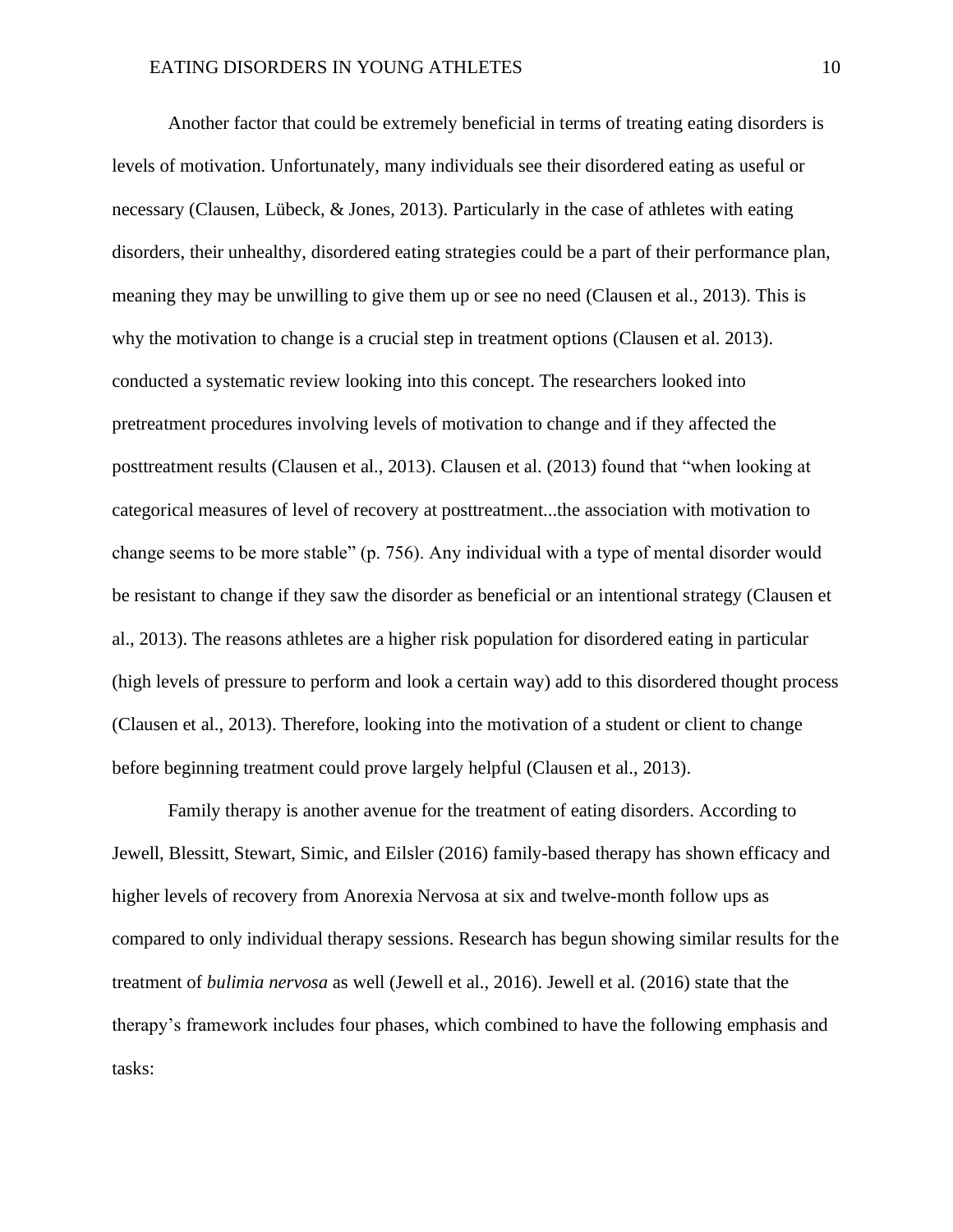A clear focus on working with the family to help their child recover, coupled with a strong message that the family is not seen as the cause of the problem; expecting the parents to take a lead in managing their child's eating in the early stages of treatment; externalizing the eating disorder; and a shifting of focus on to adolescent and family developmental life cycle issues in the later stages of treatment. (pp. 578-579).

These tasks resulted in a full family therapy experience (Jewell et al., 2016). It was found to be the most successful in female clients with a shorter duration of disordered eating at the start time of the therapy (Jewell et al., 2016). However, it was still effective at various levels in other demographics (Jewell et al., 2016). When considering the best way to support young athletes struggling with these disorders, referring to a family therapist may provide a holistic approach with surrounding care (Jewell et al., 2016).

There has also been promising research to support the use of Dialectical Behavior Therapy (DBT) in the treatment of eating disorders in youth. DBT based interventions are usable by clinical mental health counselors and school counselors alike (Lenz, Taylor, Fleming & Serman, 2014). The focus falls on four main areas including "[s]kills training…of coping that develop a client's ability to tolerate subjective distress, regulate emotional responses, increase interpersonal social skills, and increase individual capacity to engage in mindfulness practices" (Lenz et al., 2014, p. 27). Adolescents are already in need of skills training to help them healthily transition into adulthood (Lenz et al., 2014). Developing strategies to handle perceived stressors, regulate emotions, develop appropriate social skills, and utilize mindfulness techniques are already typically a part of therapy or school counselor curriculum (Lenz et al., 2014). When distorted eating is involved, practicing these skills is even more important (Lenz et al., 2014).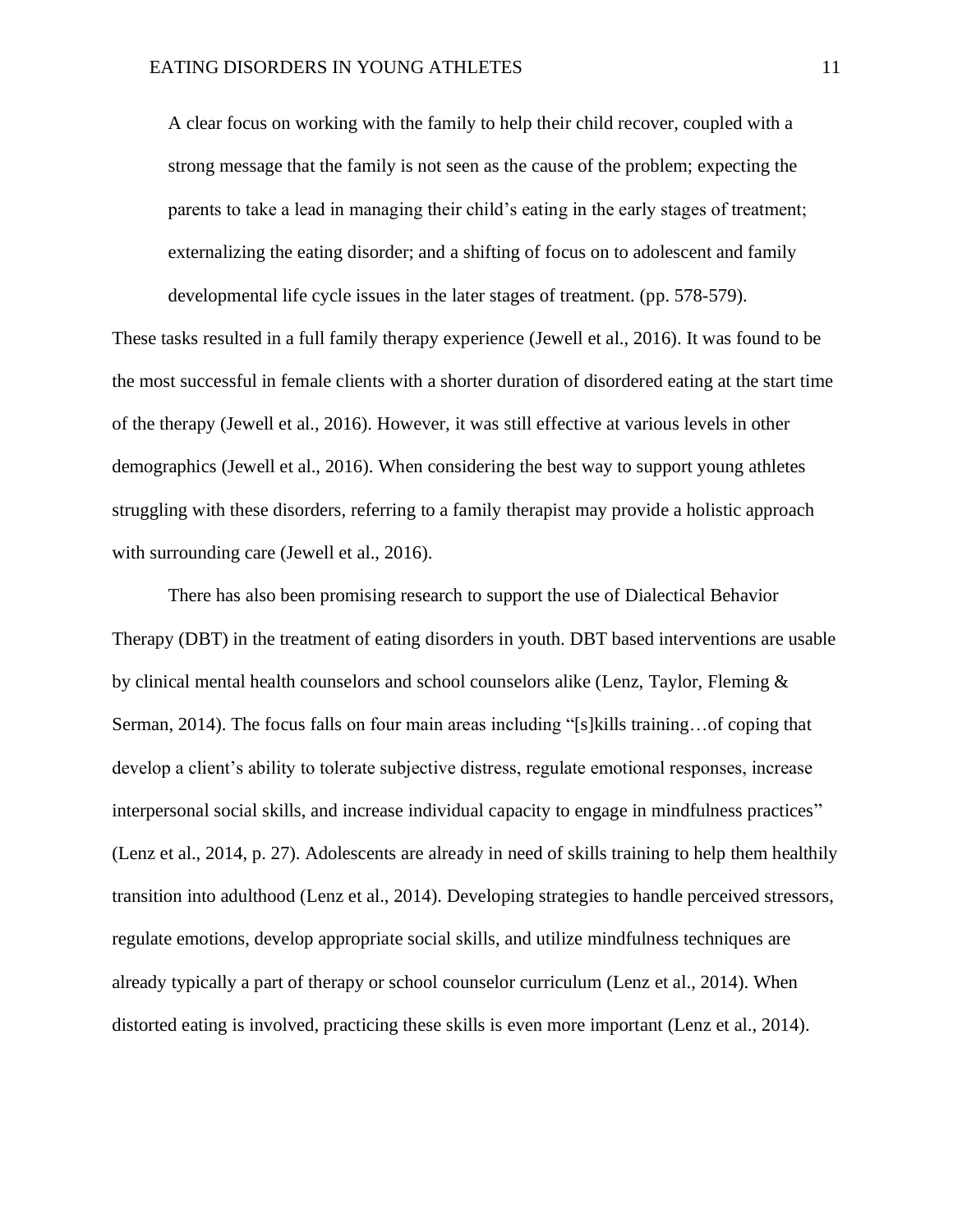When these common curriculum goals are used as a part of DBT, there are eight strategies that the counselor should keep in mind. According to Lenz et al. (2014), they are:

 $(3)$  accepting the primary dialectic of change within a context of the client's reality; (b) educating, modeling, and practicing effective problem solving; (c) having an irreverent attitude regarding the repeated use of maladaptive coping strategies; (d) fulfilling the role of consultant exclusively to clients; (e) actively validating through acceptance and empathic communication; (f) teaching behavioral coping skills; (g) facilitating a warm, growth-fostering relationship; and (h) providing contingency strategies that reduce risk of self-harm as needed" (p. 27).

According to the authors, with these strategies in mind, the DBT inspired skills training techniques has shown success particularly with women in treatment for distorted eating (Lenz et al., 2014).

# **Applications to School Counseling**

School counselors may be another resource to utilize in the prevention and treatment of eating disorders in youth. As mentioned in the above paragraph regarding family therapy, there is more success in the treatment of eating disorders the quicker interventions begin (Jewell et al., 2016). This phenomenon is not solely seen in family therapy approaches. This is where a school counselor, who is in schools as a student support, could be of assistance (Buser, 2012). Often times, as Buser (2012) states "[s]chool counselors can be attuned to the populations most at risk for developing these physically and emotionally taxing disorders and can gear prevention programs to these targeted groups" (p.1). Youth developing disordered eating can be in denial about their eating habits and the seriousness of the potential disorder (Sue et al., 2016). This means that it can be well hidden from those who wish to help (Sue et al., 2016). School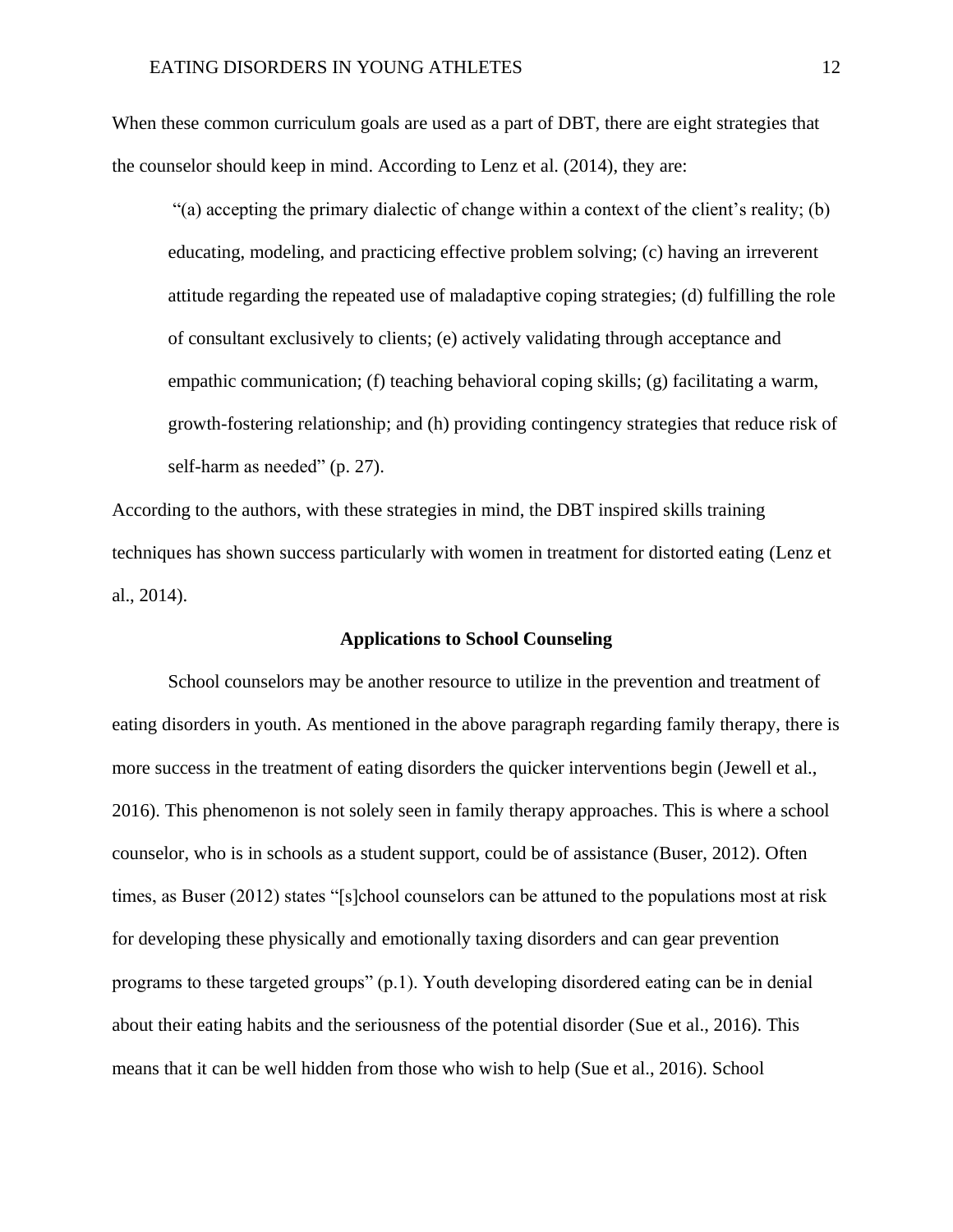# EATING DISORDERS IN YOUNG ATHLETES 13

counselors are a part of young adults' support services and are often a part of their daily educational experience. With proper training, school counselors can be utilized in the early detection of eating disorders in at risk populations, such as young athletes (Buser, 2012). Searching for students who avoid eating in front of others, trips to the bathroom quickly following mealtimes, consistent and often looks into reflection surfaces, and defensive or avoidant reactions to conversations about eating habits are all hints that a school counselor could be aware of (Sue, et al., 2016). Also mentioned by Sue et al. (2016), eating disorders can be difficult to detect, but these red flags combined with a drastic weight change or emphasis on weight in certain sporting environment is enough for school counselors to at least keep an eye out.

School counselors also could be helpful in preventative measures. Buser (2012) goes on to say that school counselors are equipped to target certain high-risk factors with tailored preventative interventions. For example, with young athletes being at a higher risk, school counselors can incorporate cognitive distortion psychoeducation, challenge *ideal* body types in the school community, or perhaps run small counseling groups aimed at boosting self-esteem (Buser, 2012). Providing tools for young adults to combat negative coping strategies could help prevent the development of disordered eating. If preventative measures do not succeed, the school counselor would be able to turn to skills building techniques (Buser, 2012). As mentioned, DBT has been found to be useful in the treatment of distorted eating (Lenz et al., 2014). School counselors have expertise in helping students develop socioemotional skills; the coping skills highlighted in DBT do not seem to be too far from these skills already highlighted by American School Counselor Association (ASCA) *Mindsets and Behaviors* (2014). However,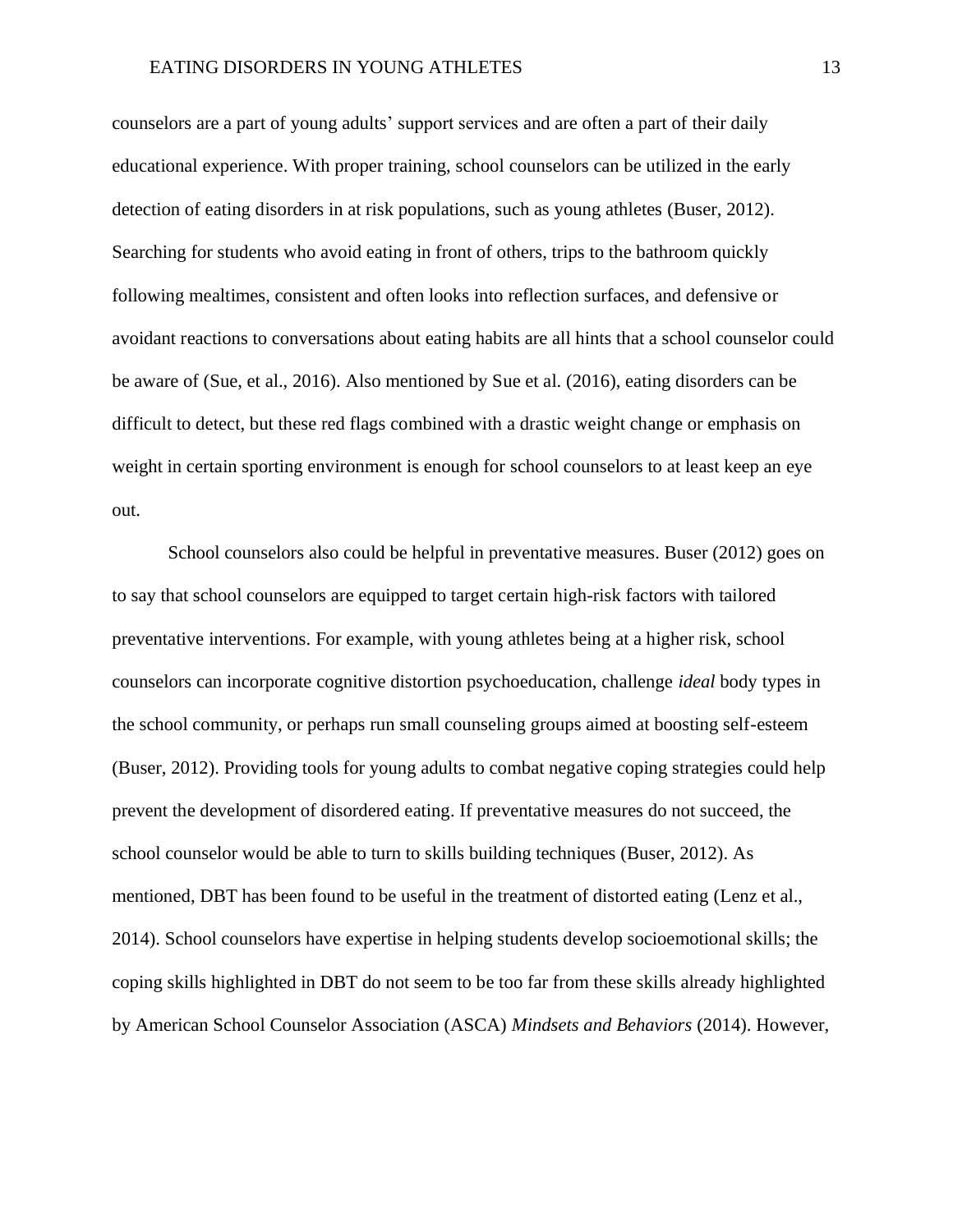if these skills do not seem to be providing any change in the student, it is the school counselor's responsibility as stated by ASCA (2016) guidelines to refer to a more specialized treatment site.

## **Discussion**

There has been research to support the prevalence of eating disorders, but less literature on step by step treatment options. Upon initial searches of eating disorders and sports induced disordered eating, pages of results appeared highlighting the existence of eating disorders and emphasizing the high-risk in adolescents and athletes. Of course, there is research on treatments available, it just took more time and refined searches to find solutions due to the saturation of prevalence-based literature. It could also be assumed that the lack of obvious, concrete steps for treatment of disordered eating may be due to the seriousness of the disorders and the need for specialized mental health providers to be involved. As mentioned, the ASCA (2016) guidelines state that school counselors must not give treatment outside of their competence. Serious developments of eating disorders must seek in-depth treatment. The bias of this research has been through a school counselor perspective. A more throughout search into clinical mental health treatment literature may have been useful to find specific eating disorder therapy options. However, even though these disorders should be handled with great care, future research could benefit from moving away from solely prevalence based inquires to treatment solutions tailors to various levels of training or specialization, such as but not limited to concrete and effective steps a school counselor could take to support the treatment process of eating disorders. Perhaps, additionally, research on how to bridge the gap between specialized mental health practitioners and adults, including school counselors and coaches to offer the most holistic treatment of eating disorders.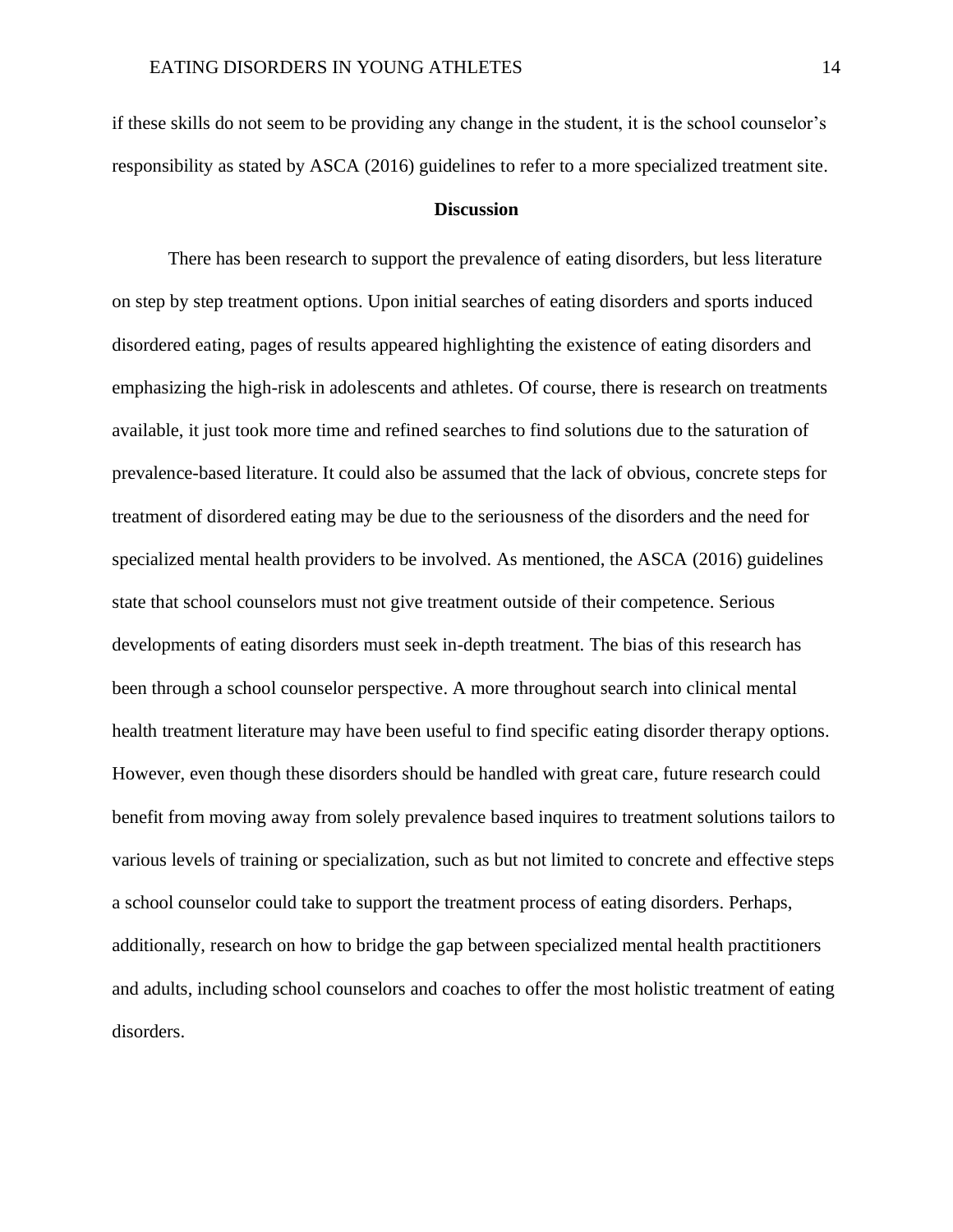# EATING DISORDERS IN YOUNG ATHLETES 15

A large majority of the research found had young, female participants. Less research was found regarding male participants. Virtually no research was found with non-binary or transgender participants. The target area for this research was athletes in their adolescent years, but no parameters were set regarding gender identity. With gender well-known to be the means of societal bias and discrimination, research on all genders is vital. Questions regarding how body dysmorphia affects multiple genders and stages of transition and how different societal expectations based on gender identity influence disordered eating behaviors are important subsections of this research topic that are lacking in the literature. Research needs to be done on effective treatments as well as a more diverse array of participants. More should be done to address these questions.

# **Conclusion**

Disordered eating can be identified by adults in the student athlete's life. Coaches and school counselors have both been identified as resources for this population. Coaches see the performance and often times the physical changes in student athletes that others may not see. From there, guidance could be given on nutritional needs along with physical exertion. Similarly, school counselors are trained to look for social, emotional, and mental aspects of each student's life, including student athletes. They may notice a change in self-esteem or social behaviors that could indicate the development of an eating disorder. From there school counselors have the means to provide supports, such as those suggested by DBT type interventions. Additionally, school counselors, or anyone in the student's life, can make outside referrals. Referrals specifically could be made to family-based therapy or other specialized treatment providers or in-patient facilities. Depending on the individual student, treatment ranging from school-based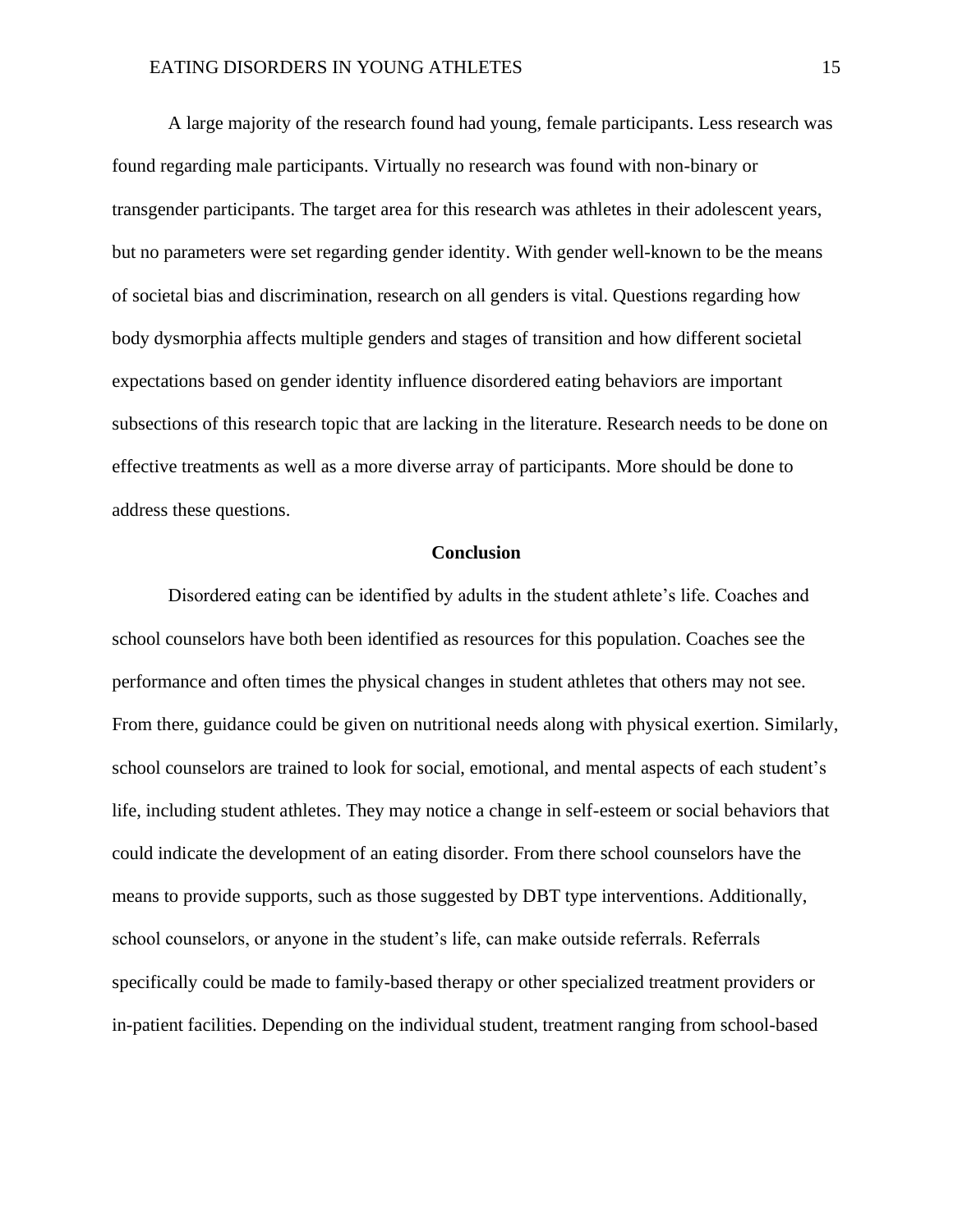prevention programs or skills training interventions to specialized clinical mental health therapy should be utilized.

While eating disorders can be complicated to identify and treat, there is hope for youth affected by these disorders. Adults in the lives of affected students, such as young athletes, need to be up to date on the research, warning signs, and treatment options available. Societal pressures and performance expectations increase the risk for teenage students, and the nature of the disorders to hide, have low confidence, and justify the unhealthy behaviors makes it difficult to identify and treat disordered eating. As research suggests, it may be difficult to identify and treat these disorders, but not impossible. Research supports the notion that motivation work, DBT based interventions, and family-based therapy can help with lasting treatment results. Young athletes are at a high risk for these disorders, but with the proper support and treatment, the disorders can be treated.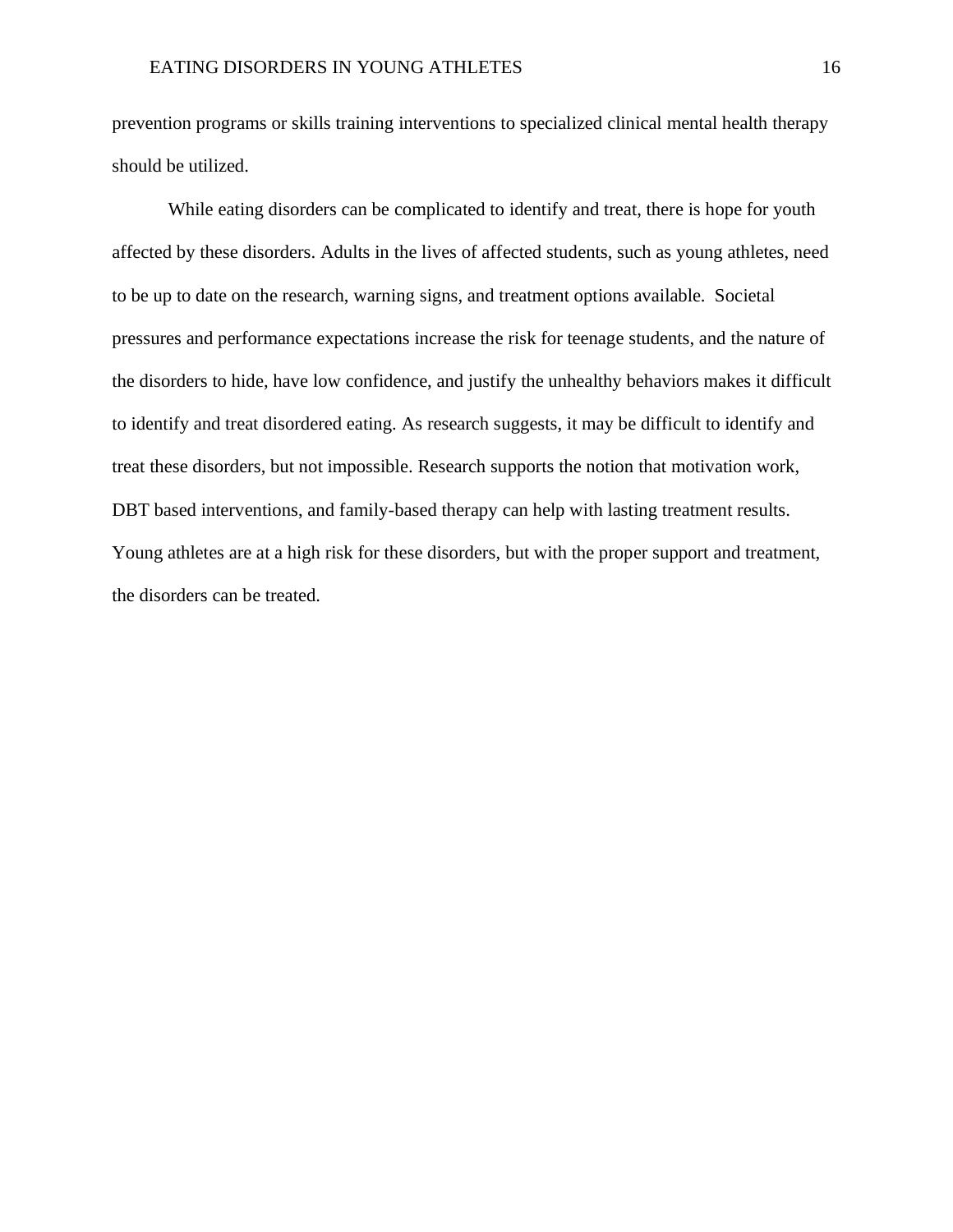# References

- American School Counselor Association (2016). *Ethical standards for school counselors*. Alexandria, VA: Author.
- American School Counselor Association (2014). *Mindsets and Behaviors for Student Success: K-12 College- and Career-Readiness Standards for Every Student*. Alexandria, VA: Author.
- Buser, J. (2012). The school counselor's role in addressing eating disorder symptomatology among adolescents. *American Counseling Association: VISTAS Online.* Retrieved from https://www.counseling.org/docs/default-source/vistas/the-school-counselor-s-role-inaddressing-eating-disorder.pdf?sfvrsn=f1ab2b7e\_12
- Clausen, L., Lübeck, M., & Jones, M. (2013). Motivation to change in the eating disorders: a systematic review. *International Journal of Eating Disorders*, 46(8), 755–763. doi: 10.1002/eat.22156
- Ferrand, C., Magnan, C., & Philippe, R. (2005). Body-esteem, body mass index, and risk for distorted eating among adolescents in synchronized swimming. *Perceptual and Motor Skills*, 101, 877-884.
- Gough, C. (2019). Number of participants in U.S. high school wreslting 2018/19, by gender. Retrieved from https://www.statista.com/statistics/268028/participation-in-us-highschool-wrestling/
- Insel, T. (2012) Post by former NIMH director Thomas Insel: Spotlight on eating disorders. Retrieved from https://www.nimh.nih.gov/about/directors/thomasinsel/blog/2012/spotlight-on-eating-disorders.shtml.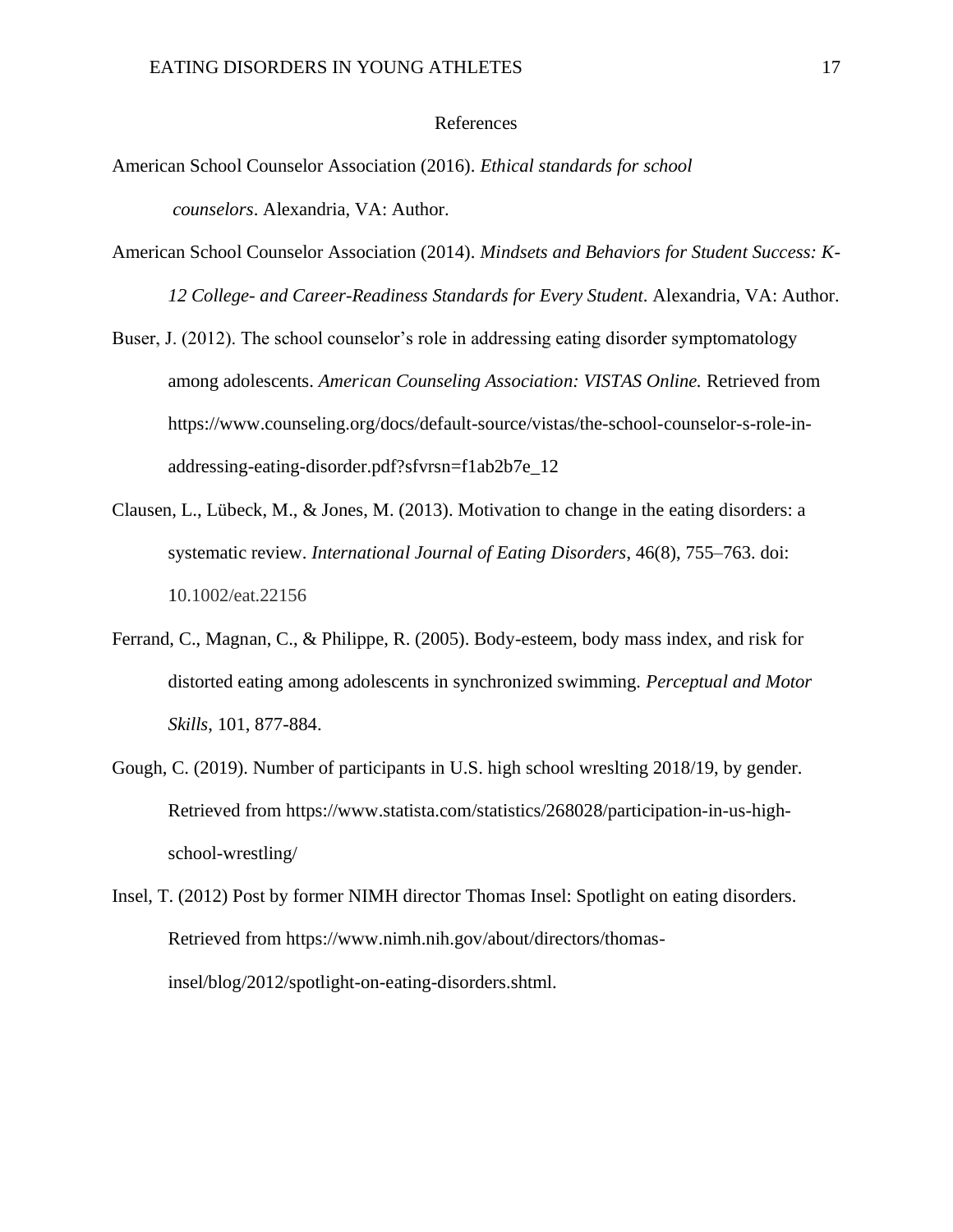- Jewell, T., Blessitt, E., Stewart, C., Simic, M., and Eilsler, I. (2016). Family therapy for child and adolescent eating disorders: a critical review. *Family Process*, 55(3), 577-594. doi: 10.1111/famp.12242
- Know, C. (2017). Review and commentary of the nutritional recommendations, weight management regulations, weight management practices, and the potential of disordered eating patterns in high school age wrestlers. *The Sport Journal,* 21. Retrieved from: https://thesportjournal.org/article/review-and-commentary-of-the-nutritionalrecommendations-weight-management-regulations-weight-management-practices-andthe-potential-of-disordered-eating-patterns-in-high-school-age-wrestlers/
- Laramée, C., Drapeau, V., Valois, P., Goulet, C., Jacob, R., Provencher, V., & Lamarche, B. (2017). Evaluation of a theory-based intervention aimed at reducing intention to use restrictive dietary behaviors among adolescent female athletes. *Journal of Nutrition Education and Behavior*, 49(6), 497-504.
- Lenz, A. S., Taylor, R., Fleming, M., & Serman, N. (2014). Effectiveness of dialectical behavior therapy for treating eating disorders. *Journal of Counseling & Development*, 92(1), 26– 35. https://doi-org.wsuproxy.mnpals.net/10.1002/j.1556-6676.2014.00127.x
- Martinsen, M. & Sundgot-Borgen, J. (2013). Higher prevalence of eating disorders among adolescent elite athletes than controls. *Medicine & Science in Sports & Exercise,* 45(6), 1188–1197. doi: 10.1249/MSS.0b013e318281a939
- Plateau, C. R., McDermotta, H. J., Arcelusa, J., & Meyer, C. (2014) Identifying and preventing disordered eating among athletes: perceptions of track and field coaches. *Psychology of Sport and Exercise*, 15, 721-728. Retrieved from:

https://reader.elsevier.com/reader/sd/pii/S1469029213001593?token=325B89F8E1C7AC